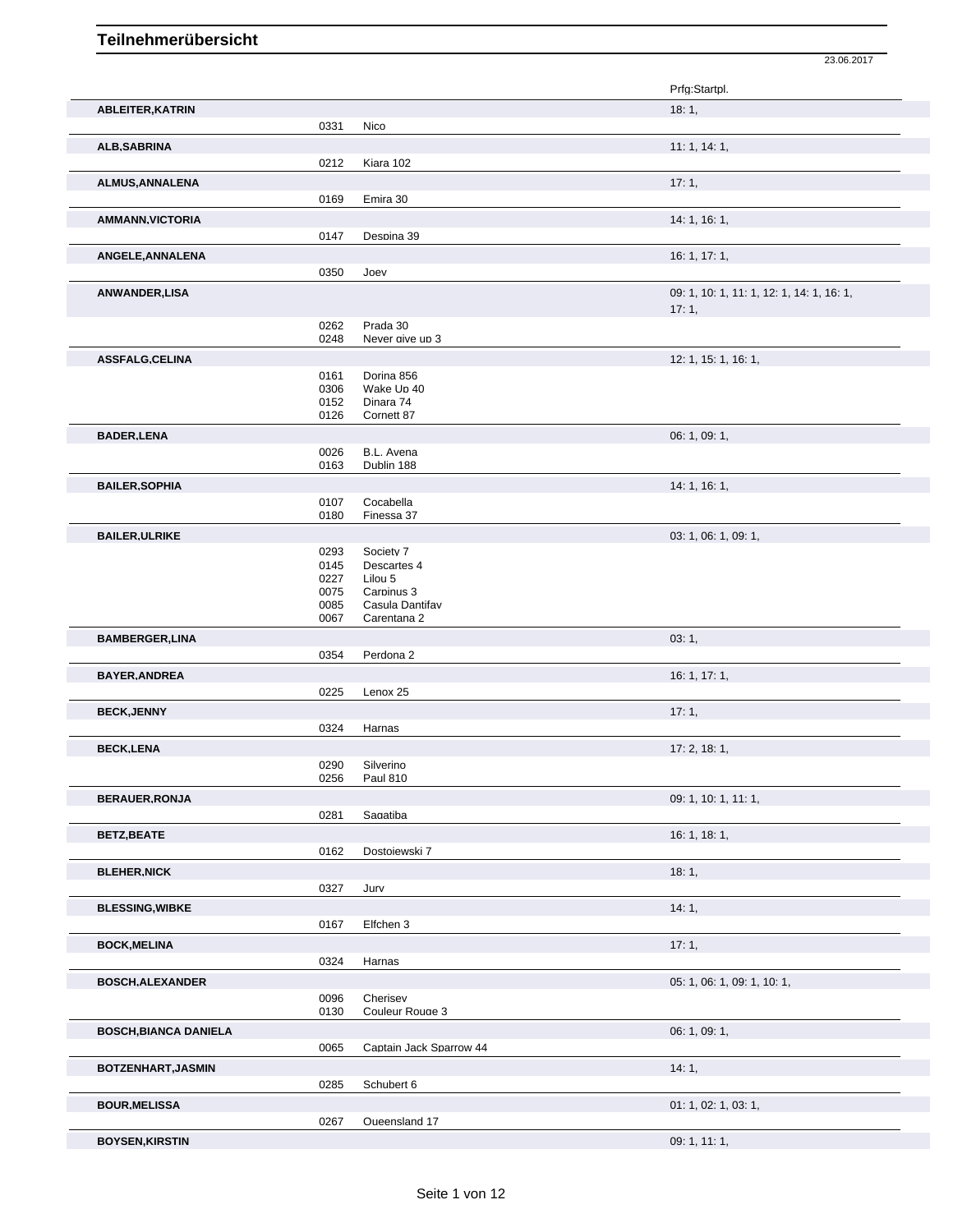|                                |      |                             | Prfg:Startpl.               |
|--------------------------------|------|-----------------------------|-----------------------------|
|                                | 0119 | Conner 30                   |                             |
|                                | 0073 | Carmen 285                  |                             |
| <b>BRACHT, JESSICA</b>         |      |                             | 15: 1, 16: 1,               |
|                                | 0205 | His Matcho                  |                             |
|                                | 0161 | Dorina 856                  |                             |
|                                | 0306 | Wake Up 40                  |                             |
|                                | 0152 | Dinara 74                   |                             |
|                                | 0126 | Cornett 87                  |                             |
|                                | 0023 | Astra van Asborne           |                             |
| <b>BRAEUNINGER,LISA</b>        |      |                             | 12: 1, 15: 1,               |
|                                | 0229 | Little Cookie               |                             |
| <b>BRAITINGER, MARCEL</b>      |      |                             | 01: 3, 02: 3, 03: 2, 04: 2, |
|                                | 0032 | Body for Life B             |                             |
|                                | 0185 | For the Body B              |                             |
|                                | 0071 | Carlo B 3                   |                             |
|                                | 0034 | Bodycool B                  |                             |
|                                | 0257 | Penelope B                  |                             |
|                                | 0115 | Con Air B 2                 |                             |
|                                | 0033 | Body of Steel B             |                             |
|                                | 0036 | <b>Bodvwhite B</b>          |                             |
|                                | 0035 | Bodvscanner B<br>Con Ladv B |                             |
|                                | 0116 |                             |                             |
| <b>BREDOW, JULIA VON</b>       |      |                             | 14:1,                       |
|                                | 0086 | Catalan 13                  |                             |
| <b>BREDOW,KLAUS-LUDWIG VON</b> |      |                             | 13:1,                       |
|                                | 0086 | Catalan 13                  |                             |
| BREZGER, CLAUS-JUERGEN         |      |                             | 05: 1, 09: 2, 10: 1, 11: 2, |
|                                | 0282 | Sakira 4                    |                             |
|                                | 0277 | Ria de Janeira              |                             |
| <b>BRUNCIC, ADRIJANA</b>       |      |                             | 02: 1, 03: 2, 06: 2,        |
|                                | 0265 | Quax 33                     |                             |
|                                | 0288 | Sharm El Sheikh 2           |                             |
|                                | 0268 | Quenderle                   |                             |
|                                | 0059 | Cantara 80                  |                             |
|                                | 0095 | Charleston 66               |                             |
| <b>BUCHER, MARIKA</b>          |      |                             | 02: 1, 03: 1,               |
|                                | 0043 | Bvouxiana                   |                             |
| <b>BUCK, KATHARINA</b>         |      |                             | 05: 1, 06: 1, 09: 1, 10: 1, |
|                                | 0165 | Dunia 966                   |                             |
|                                |      |                             |                             |
| <b>BUECHELE, LESLIE</b>        |      |                             | 18:1,                       |
|                                | 0327 | Jurv                        |                             |
| <b>BURGHART.NATALIE</b>        |      |                             | 11:1,                       |
|                                | 0237 | Lousiana 68                 |                             |
| <b>CLAUS, HANNAH</b>           |      |                             | 05: 1, 09: 1, 12: 1,        |
|                                | 0017 | Andretti 21                 |                             |
| <b>CZEISL, BETTINA</b>         |      |                             | 13:1,                       |
|                                | 0184 | Florentino 49               |                             |
|                                |      |                             |                             |
| <b>DAMBACHER, NICOLE</b>       |      |                             | 13: 1, 14: 1,               |
|                                | 0181 | Finlev 56                   |                             |
| <b>DANNEMANN,TERESA</b>        |      |                             | 15: 1, 16: 1,               |
|                                | 0169 | Emira 30                    |                             |
|                                | 0174 | Fantastico 50               |                             |
| DANZER, ANDREE                 |      |                             | 09: 1, 10: 1, 11: 1, 12: 1, |
|                                | 0102 | Chuck D                     |                             |
|                                |      |                             |                             |
| <b>DAUNER, ERNST</b>           |      |                             | 08:1,                       |
|                                | 0140 | Dania W                     |                             |
| DEFFNER, ELISABETH             |      |                             | 06: 1, 09: 1,               |
|                                | 0013 | All Exclusive E             |                             |
| DIETI, JOHANNA                 |      |                             | 17: 1, 18: 1,               |
|                                |      |                             |                             |
|                                | 0319 | Clementine                  |                             |
| DIETI, KARL                    |      |                             | 05: 1, 09: 1, 10: 1, 11: 1, |
|                                | 0072 | Carlos 668                  |                             |
|                                |      |                             | 19:1,                       |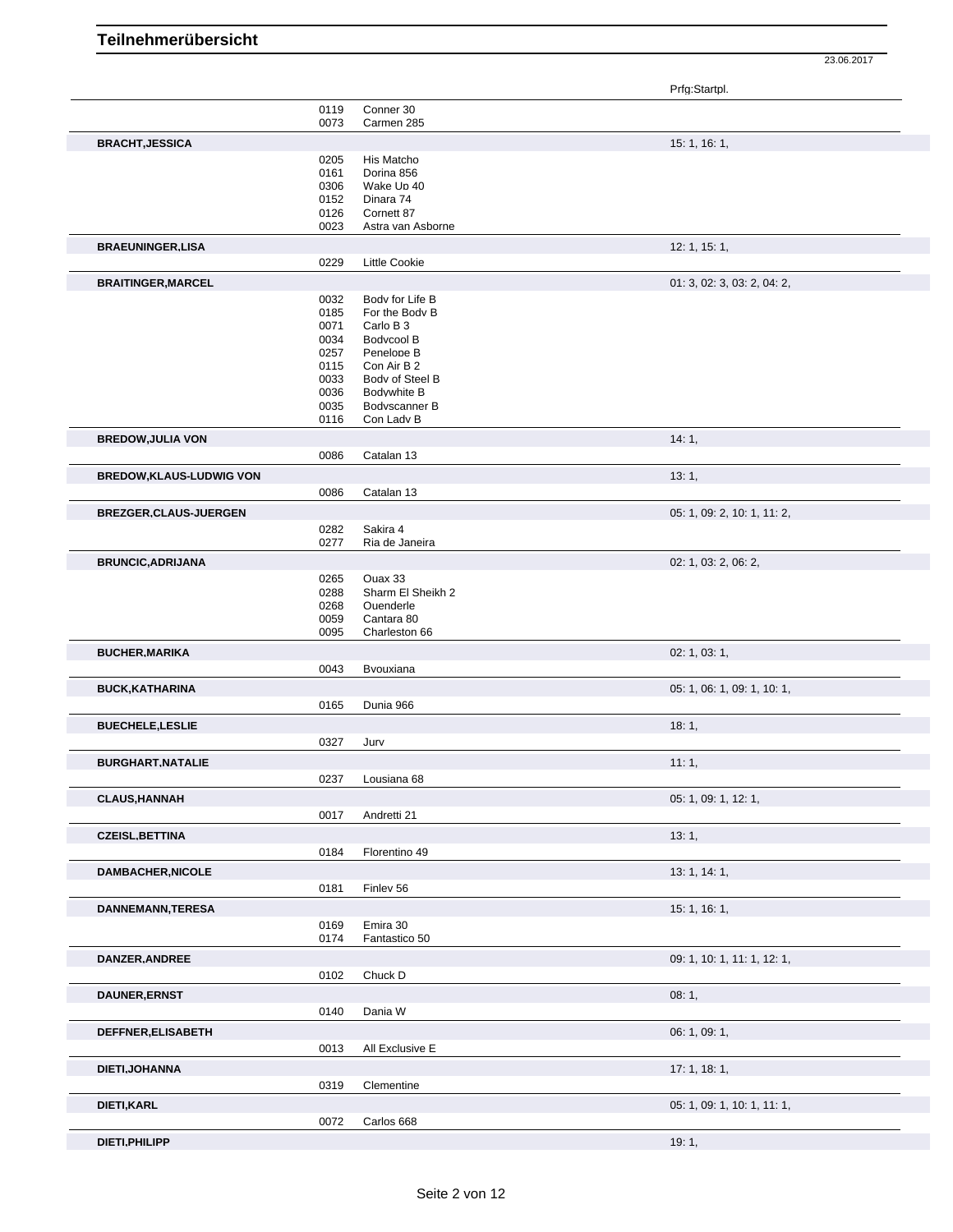|                             |              |                                       | Prfg:Startpl.               |
|-----------------------------|--------------|---------------------------------------|-----------------------------|
|                             | 0315         | Beiou                                 |                             |
|                             |              |                                       |                             |
| DILSE, JOSEF                |              |                                       | 02: 2, 08: 1,               |
|                             | 0039<br>0127 | Bravo Ragazzo<br>Corrada 25           |                             |
|                             | 0069         | Caribien M&M Z                        |                             |
|                             |              |                                       | 14:1,                       |
| DREYER, YVONNE              |              |                                       |                             |
|                             | 0064<br>0209 | Captain Jack 18<br>James Bond 33      |                             |
|                             |              |                                       |                             |
| DUNA, JULIA                 |              |                                       | 09: 1, 10: 1, 11: 1, 12: 1, |
|                             | 0019         | Antares 242                           |                             |
| EBERLE, ANNA-MARIETTA       |              |                                       | 03: 1, 06: 1,               |
|                             | 0113         | Collette 4                            |                             |
|                             | 0131<br>0066 | Countess 16<br>Caramel 20             |                             |
|                             |              |                                       |                             |
| <b>EBERLE, CHRISTINA</b>    |              |                                       | 03: 1, 06: 1,               |
|                             | 0113<br>0131 | Collette 4<br>Countess 16             |                             |
|                             | 0066         | Caramel 20                            |                             |
|                             |              |                                       |                             |
| <b>EBERLE, DIETER</b>       |              |                                       | 02: 1, 07: 1,               |
|                             | 0113<br>0131 | Collette 4<br>Countess 16             |                             |
|                             | 0066         | Caramel 20                            |                             |
|                             | 0245         | Malonev                               |                             |
| <b>EGELHOFER, CHRISTINA</b> |              |                                       | 09: 2, 10: 1, 11: 2, 12: 1, |
|                             | 0198         | Graf Oberschwaben                     |                             |
|                             | 0292         | Skandus H                             |                             |
| <b>EHINGER, MARTINA</b>     |              |                                       | 09:1,                       |
|                             | 0108         | Coco-Chanel 7                         |                             |
| <b>EISELE, ANTON</b>        |              |                                       | 05: 1, 10: 1,               |
|                             | 0002         | Accorda 2                             |                             |
|                             |              |                                       |                             |
| EISELE, SONJA               |              |                                       | 13:1,                       |
|                             | 0143         | De La Vega 2                          |                             |
| <b>EISENHOFER, LENA</b>     |              |                                       | 16:1, 17:1,                 |
|                             | 0193         | Gio-Comtesse                          |                             |
| ELSER-HOENSCHER, MELANIE    |              |                                       | 09: 1, 10: 1, 11: 1,        |
|                             | 0029         | Bella Donna 134                       |                             |
| <b>EMSBERGER, NICO JOEL</b> |              |                                       | 19:1,                       |
|                             | 0335         | Prinz Poldi                           |                             |
| FALLNICH, SARAH-ANGELINA    |              |                                       | 18:2,                       |
|                             | 0362         | Flandernhof's Jive                    |                             |
|                             | 0363         | Lascaux 12                            |                             |
| <b>FEHR, HANNAH</b>         |              |                                       | 13: 1, 14: 1,               |
|                             | 0295         | Souv                                  |                             |
| <b>FILIP, FLORIN</b>        |              |                                       | 01: 1, 02: 1, 03: 1, 08: 1, |
|                             | 0185         | For the Body B                        |                             |
|                             | 0071         | Carlo B 3                             |                             |
|                             | 0034         | Bodvcool B                            |                             |
|                             | 0257         | Penelope B                            |                             |
|                             | 0115         | Con Air B 2                           |                             |
|                             | 0033<br>0036 | Body of Steel B<br><b>Bodvwhite B</b> |                             |
|                             | 0035         | Bodvscanner B                         |                             |
|                             | 0116         | Con Ladv B                            |                             |
| <b>FINK, LUISA</b>          |              |                                       | 16: 1, 17: 1,               |
|                             | 0330         | Milos                                 |                             |
|                             |              |                                       | 16: 1, 17: 1, 18: 1,        |
| <b>FINKE, JENNIFER</b>      | 0365         | Merlin                                |                             |
|                             | 0343         | Merlin                                |                             |
|                             |              |                                       |                             |
| <b>FISCHER, MARINA</b>      | 0150         | Diabolo Suerte                        | 13: 1, 14: 1,               |
|                             |              |                                       |                             |
| <b>FLOEGL, ANNIKA</b>       |              |                                       | 10: 2, 12: 2,               |
|                             | 0222         | Le Pilotto                            |                             |
|                             | 0154         | Do Minao                              |                             |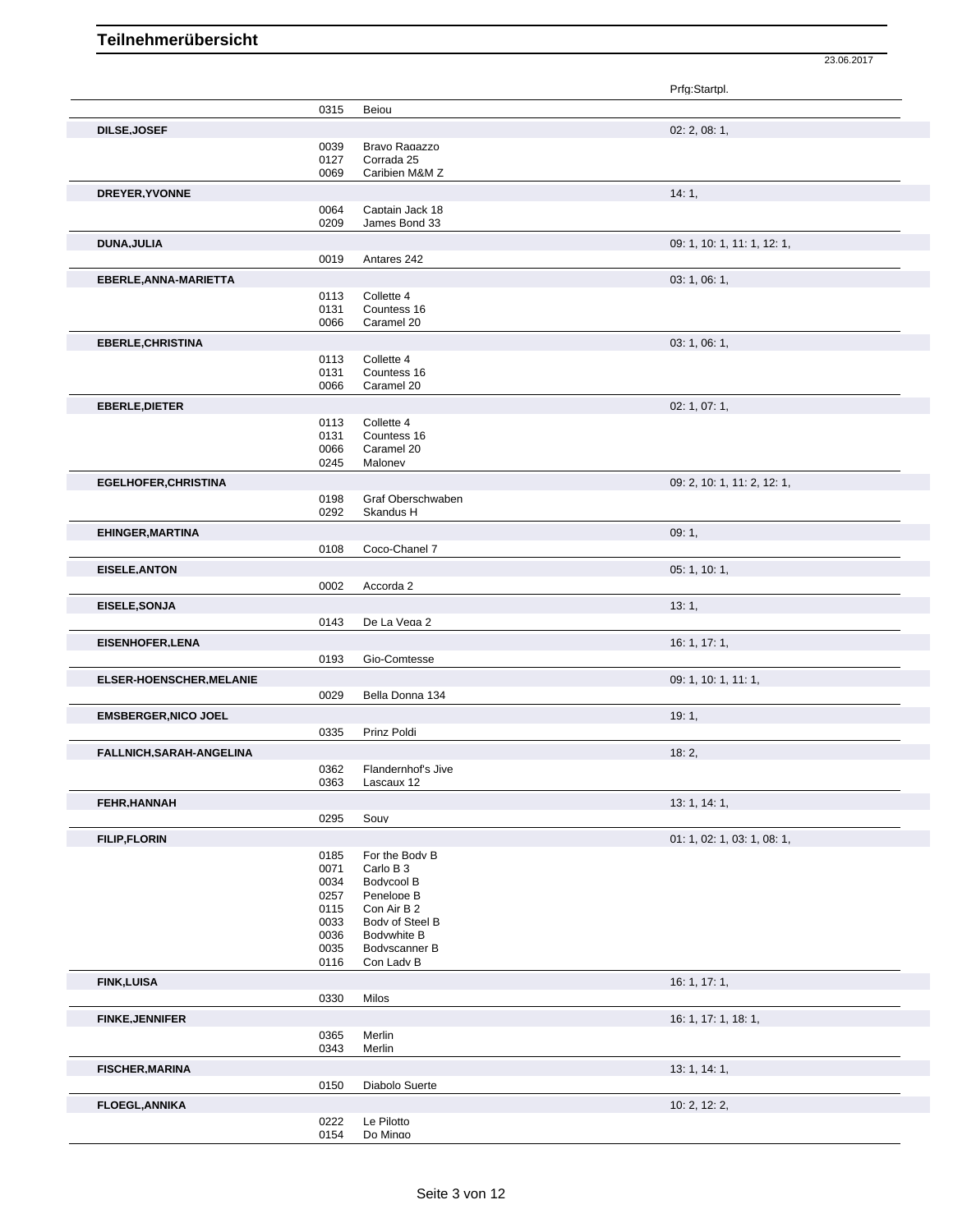|                                  |      |                          | 23.06.2017                  |
|----------------------------------|------|--------------------------|-----------------------------|
|                                  |      |                          | Prfg:Startpl.               |
| <b>FRANKE, JUSTINE ALEXANDRA</b> |      |                          | 16: 1, 17: 1,               |
|                                  | 0006 | Agentina H               |                             |
| <b>FRANKENHAUSER, SIMONE</b>     |      |                          | 09: 1, 11: 1,               |
|                                  | 0031 | Biiou 380                |                             |
| FRANKENREITER, ALYSHA            |      |                          | 19:1,                       |
|                                  | 0162 | Dostoiewski 7            |                             |
| <b>FRANKENREITER, SARAH</b>      |      |                          | 17:1,                       |
|                                  | 0162 | Dostoiewski 7            |                             |
| <b>FRAUNHOLZ, STEFANIE</b>       |      |                          | 02: 1, 07: 2, 08: 1,        |
|                                  | 0111 | Coleen 29                |                             |
|                                  | 0088 | Cavenne 245              |                             |
| <b>FREY, MIRIAM</b>              |      |                          | 03: 1, 04: 1, 05: 1, 09: 1, |
|                                  | 0153 | DJ 28                    |                             |
| <b>FRIESS,LEA</b>                |      |                          | 17:1,                       |
|                                  | 0314 | Apollo                   |                             |
| FRITZ, NADJA                     |      |                          | 10: 1, 12: 1,               |
|                                  | 0221 | Lavas Ritas              |                             |
| <b>FRIZ, KRISTIN</b>             |      |                          | 03: 1, 09: 1,               |
|                                  | 0117 | Conchitta 11             |                             |
|                                  | 0051 | Call me Rasmus           |                             |
| <b>FRIZ, SEBASTIAN</b>           |      |                          | 03: 1, 09: 1,               |
|                                  | 0117 | Conchitta 11             |                             |
|                                  | 0051 | Call me Rasmus           |                             |
| <b>FUNK, STEFAN</b>              |      |                          | 05: 2, 10: 2,               |
|                                  | 0091 | Centurio F 2             |                             |
|                                  | 0055 | Can Flv F                |                             |
| <b>GEBHARD, NICOLA SOPHIE</b>    |      |                          | 14:1,                       |
|                                  | 0210 | Javda                    |                             |
| <b>GEIGER,CAROLA</b>             |      |                          | 10: 1, 12: 1,               |
|                                  | 0219 | Larina 135               |                             |
| <b>GEIGER, KATHRIN</b>           |      |                          | 10:1, 11:1,                 |
|                                  | 0042 | Burggräfin's Landmädchen |                             |
| <b>GEISELMANN, LARA</b>          |      |                          | 05: 1, 06: 1, 09: 1, 11: 1, |
|                                  | 0044 | C'est si bon 23          |                             |
| GERHARD, LARA                    |      |                          | 06: 1, 10: 1, 11: 1,        |
|                                  | 0016 | Amore Mio 20             |                             |
| <b>GIENGER, TINA</b>             |      |                          | 09:1, 11:1,                 |
|                                  | 0351 | All for You 2            |                             |
| <b>GLOECKLE,LEA</b>              |      |                          | 16: 1, 17: 1,               |
|                                  | 0320 | Concept                  |                             |
| GOEGGELMANN, CHRISTINA           |      |                          | 11:1,                       |
|                                  | 0243 | Magic Malise             |                             |
| <b>GRETZINGER, BARBARA</b>       |      |                          | 02: 1, 03: 2, 04: 2,        |
|                                  | 0120 | Consuela 8               |                             |
|                                  | 0263 | Quaiaro                  |                             |
| <b>GROLL, THOMAS</b>             |      |                          | 07: 1, 08: 1,               |
|                                  | 0156 | Dona Lara                |                             |
| <b>GROSS,LAURA</b>               |      |                          | 10: 1, 12: 1,               |
|                                  | 0214 | Lacando 8                |                             |
| <b>GRUHLER, MARINA</b>           |      |                          | 19:1,                       |
|                                  | 0332 | Nina                     |                             |
| <b>GUTBIER, MICHELLE</b>         |      |                          | 14:1,                       |
|                                  | 0070 | Carina 565               |                             |
| <b>HAASE, MONIQUE</b>            |      |                          | 06: 1, 07: 1, 09: 1, 11: 2, |
|                                  | 0024 | Atlanta 463              |                             |
|                                  | 0200 | Gucci Sandro             |                             |
| <b>HACH,PIA</b>                  |      |                          | 13: 1, 14: 1,               |
|                                  | 0025 | <b>Attention EW</b>      |                             |
| <b>HACKALI,CEYLIN</b>            |      |                          | 18:1,                       |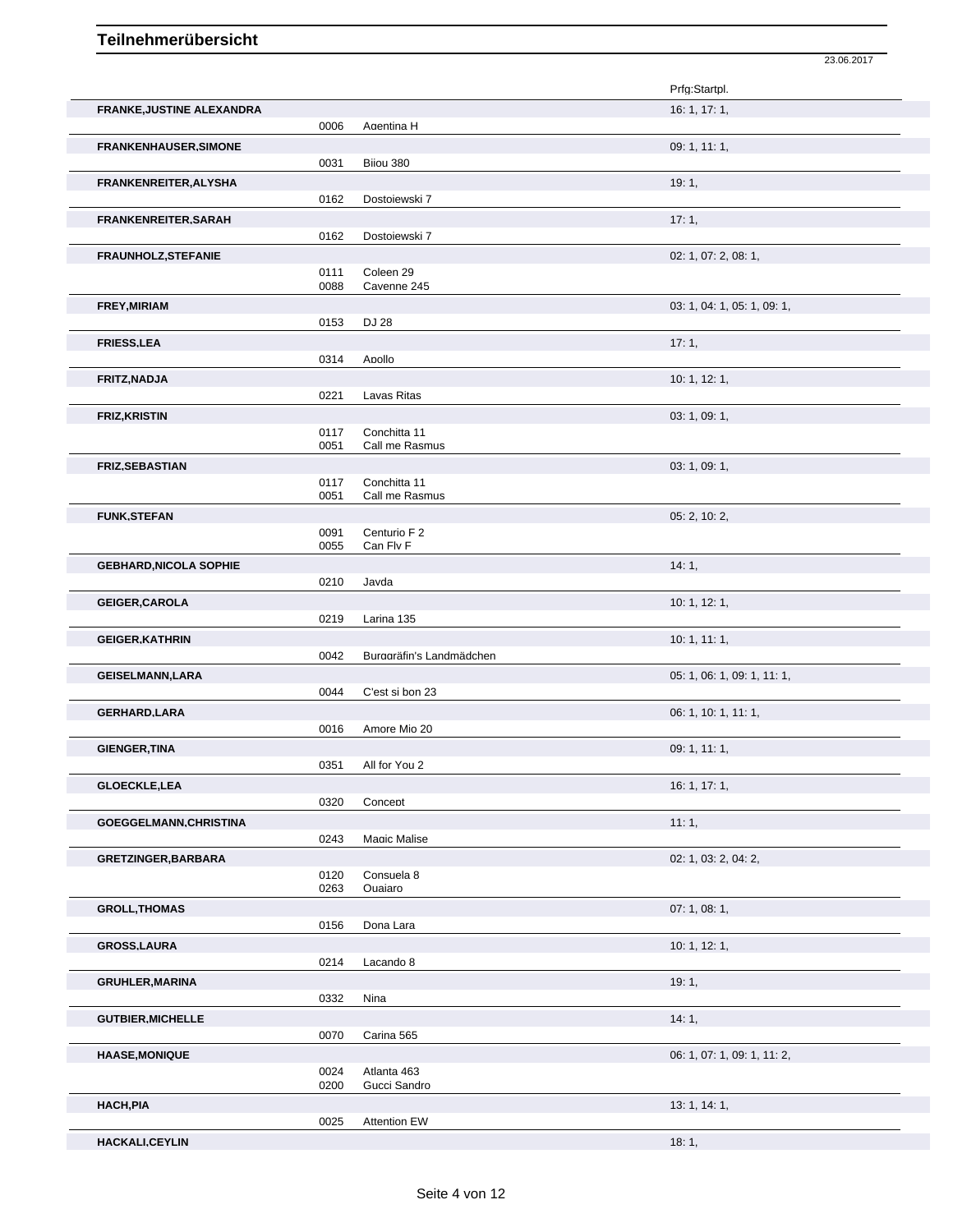|                                |              |                             | Prfg:Startpl.               |
|--------------------------------|--------------|-----------------------------|-----------------------------|
|                                | 0327         | Jurv                        |                             |
| <b>HANDER, LENA</b>            |              |                             | 16: 1, 17: 1, 18: 1,        |
|                                | 0326         | Isaron's Invincible         |                             |
|                                |              |                             |                             |
| <b>HANNER, SIMONE</b>          |              |                             | 12: 1, 15: 1,               |
|                                | 0137         | Dali 50                     |                             |
| <b>HARSCHER, CHRISTIAN</b>     |              |                             | 05: 1, 06: 1, 07: 1, 08: 1, |
|                                | 0092         | Chairman 19                 |                             |
|                                | 0241<br>0172 | Lucky Bov 239<br>Falco 390  |                             |
| <b>HARSCHER.MATTHIAS</b>       |              |                             |                             |
|                                | 0302         | Uriano 2                    | 09: 1, 11: 1, 12: 1,        |
|                                |              |                             |                             |
| <b>HAUSER, CLAUDIA</b>         |              |                             | 14:2,                       |
|                                | 0310<br>0226 | Windsor 600<br>Less Whisper |                             |
|                                |              |                             |                             |
| <b>HEINRICHS, LEA</b>          |              |                             | 17:1,                       |
|                                | 0328         | Lasting Jov                 |                             |
| <b>HEINZELMANN, CHRISTIANE</b> |              |                             | 10:1,                       |
|                                | 0249         | Nick Jagger                 |                             |
| HEINZELMANN, CLAUDIA           |              |                             | 05: 1, 10: 1,               |
|                                | 0007         | Akiri                       |                             |
| <b>HENGSBERGER, KRISTINA</b>   |              |                             | 05: 1, 06: 1, 09: 1, 10: 1, |
|                                | 0054         | Cambrusco                   |                             |
|                                |              |                             | 18:1,                       |
| <b>HERMANN, ISABELL</b>        | 0342         | Welcome                     |                             |
|                                |              |                             |                             |
| <b>HERMANN,LISA</b>            |              |                             | 18:1,                       |
|                                | 0342         | Welcome                     |                             |
| <b>HEZLER, CHIARA</b>          |              |                             | 11: 1, 15: 1,               |
|                                | 0068         | Caretano 7                  |                             |
| <b>HIEBER, WERNER</b>          |              |                             | 04: 2, 05: 2,               |
|                                | 0001         | Abelino                     |                             |
|                                | 0003         | Acordino 3                  |                             |
|                                | 0175         | Farah Diva 13               |                             |
| <b>HILLER, MIRIAM</b>          |              |                             | 12:1,                       |
|                                | 0233         | Los Santos 2                |                             |
| HOERL, TANJA                   |              |                             | 05: 2, 06: 2,               |
|                                | 0049         | Caletta FH                  |                             |
|                                | 0254         | Ozana                       |                             |
| <b>HOLZINGER, KERSTIN</b>      |              |                             | 11:1, 15:1,                 |
|                                | 0301         | The cheekv Chipmunk         |                             |
| <b>HUSS, MAREIKE</b>           |              |                             | 13:1,                       |
|                                | 0045         | Caillou 12                  |                             |
|                                | 0294         | Solero 41                   |                             |
|                                | 0157<br>0141 | Donald 540<br>Davsie Tova   |                             |
|                                |              |                             |                             |
| <b>ISCHINGER, JANA</b>         |              |                             | 03: 1, 04: 1, 05: 1, 06: 1, |
|                                | 0272         | Quiro R                     |                             |
| <b>ISMER, FELICITAS</b>        |              |                             | 18:1,                       |
|                                | 0324         | Harnas                      |                             |
| ISRAEL, CÉLINE                 |              |                             | 17:1, 18:1,                 |
|                                | 0337         | Roxv la Rouge               |                             |
| JOHNE, CELINE                  |              |                             | 16: 1, 17: 1,               |
|                                | 0338         | Rubia 11                    |                             |
| JOHNE, MILENA                  |              |                             | 16: 1, 17: 1,               |
|                                | 0317         | Charlotta                   |                             |
|                                |              |                             |                             |
| JUNGINGER, ANGELA              |              |                             | 16: 1, 17: 1,               |
|                                | 0339         | Shakira                     |                             |
| JUNGINGER, JANA                |              |                             | 17: 1, 18: 1,               |
|                                | 0301         | The cheekv Chipmunk         |                             |
|                                |              |                             | 15:1,                       |
| <b>KAEMPF, THERESA</b>         |              |                             |                             |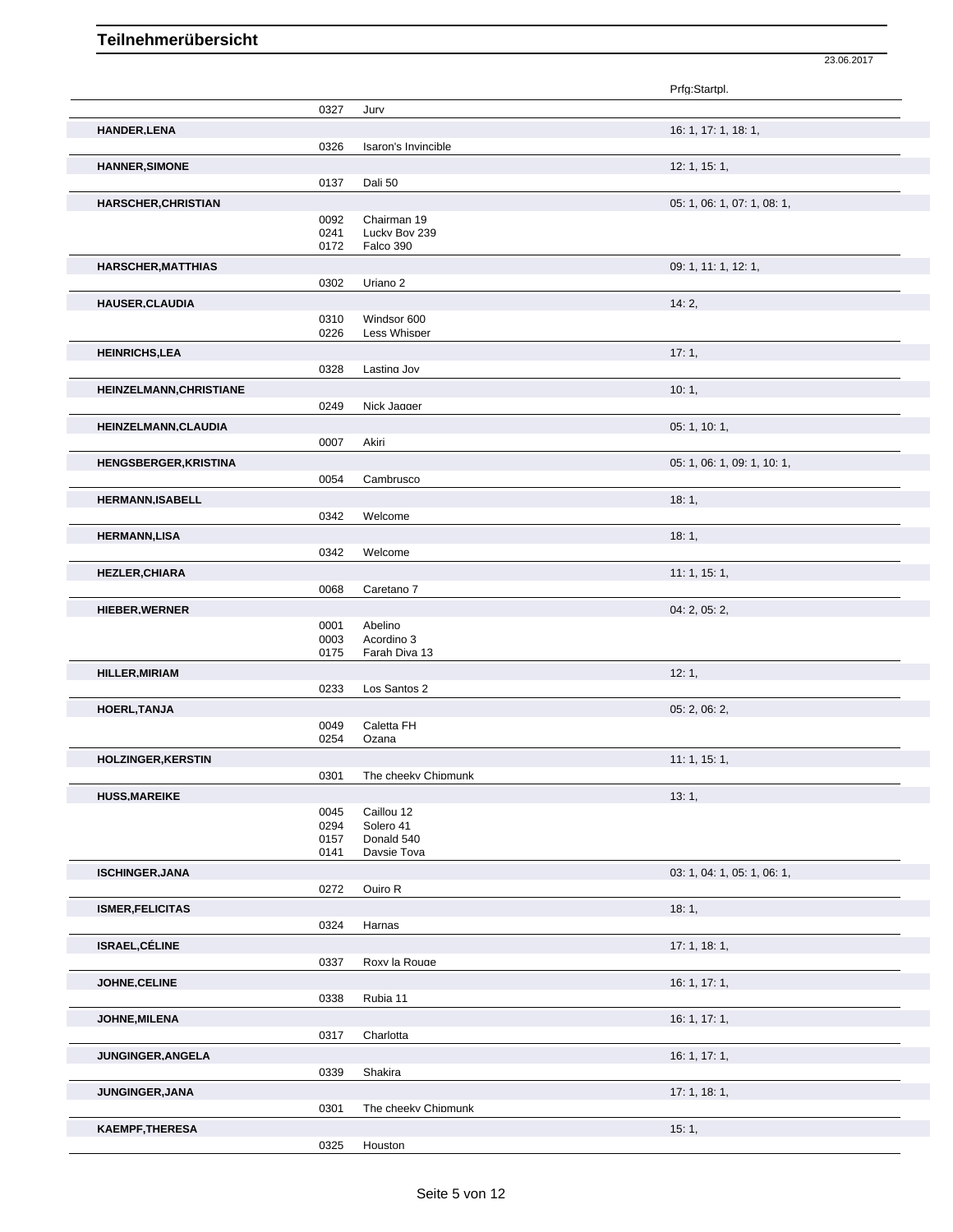|                             |              |                               | Prfg:Startpl.                      |
|-----------------------------|--------------|-------------------------------|------------------------------------|
| <b>KEHRLE, DANIELA</b>      |              |                               | 11:2,                              |
|                             | 0247         | Moses 64                      |                                    |
|                             | 0304         | Varell 13                     |                                    |
| <b>KELBEL, JANA RICARDA</b> |              |                               | 06: 1, 09: 1,                      |
|                             | 0195         | Graf Ferro                    |                                    |
| <b>KELLER, KIM ALISA</b>    |              |                               | 01: 1, 04: 1,                      |
|                             | 0125         | Corner 10                     |                                    |
| KIESEL, ANN-KATHRIN         |              |                               | 06: 1, 09: 1,                      |
|                             | 0089         | Celebration 49                |                                    |
|                             |              |                               |                                    |
| <b>KIRCHNER, CARINA</b>     |              |                               | 13: 1, 14: 1,                      |
|                             | 0159         | Donna La Bonita 7             |                                    |
| <b>KLIMEK, MICHELLE</b>     |              |                               | 16: 1, 17: 1,                      |
|                             | 0323         | Freva                         |                                    |
| <b>KLOSSIKA, VANESSA</b>    |              |                               | 12: 1, 15: 1, 16: 1,               |
|                             | 0231         | Little Sunshine 19            |                                    |
|                             | 0306         | Wake Up 40                    |                                    |
| KNEER, ANNA-KARINA          |              |                               | 18:1,                              |
|                             | 0340         | Sorava                        |                                    |
| <b>KNEER, JENNY</b>         |              |                               | 15:1,                              |
|                             | 0099         | Chinara                       |                                    |
| <b>KNEER, MADELEINE</b>     |              |                               | 11:1,                              |
|                             | 0084         | Cassurell                     |                                    |
|                             |              |                               |                                    |
| <b>KOCH, ANDREAS</b>        | 0122         | Corazon 47                    | 04: 1, 07: 1, 08: 1, 09: 1, 10: 2, |
|                             | 0239         | Lucasito K                    |                                    |
| KOEBERLE, RALF              |              |                               | 02:2,                              |
|                             | 0008         | Alabama 55                    |                                    |
|                             | 0259         | Perry 58                      |                                    |
|                             | 0059         | Cantara 80                    |                                    |
|                             | 0216         | Lady Ros                      |                                    |
|                             | 0095<br>0098 | Charleston 66<br>Chilli-Billi |                                    |
|                             |              |                               |                                    |
| <b>KOENIG, MICHAELA</b>     |              |                               | : 0,                               |
|                             | 0357         | One Direction                 |                                    |
| <b>KOENIG, MIRIAM</b>       |              |                               | 09: 1, 10: 1, 13: 1, 14: 1,        |
|                             | 0010         | Albertina 7                   |                                    |
|                             | 0264         | Quamaro 2                     |                                    |
| KOHLER, NELLY               |              |                               | 17: 1, 18: 1,                      |
|                             | 0347         | <b>London Spirit</b>          |                                    |
|                             | 0348         | Chablis                       |                                    |
| <b>KRIEGLER, NICOLE</b>     |              |                               | 13: 1, 14: 1,                      |
|                             | 0234         | Lottchen 36                   |                                    |
| <b>KRNJASIC, ANJA</b>       |              |                               | 10: 1, 11: 1,                      |
|                             | 0028         | Bekaras                       |                                    |
| <b>KUEPFER, CARMEN</b>      |              |                               | 13: 1, 14: 1,                      |
|                             | 0132         | Crvstal H.                    |                                    |
|                             | 0308         | Weltschneider                 |                                    |
| KUEPFER, JUERG              |              |                               | 01: 1, 02: 1, 03: 1, 10: 1,        |
|                             | 0132         | Crvstal H.                    |                                    |
|                             | 0018         | Annelotte RZ                  |                                    |
|                             | 0156         | Dona Lara                     |                                    |
| <b>KUNZE, RAMONA</b>        |              |                               | 02: 2, 03: 2, 07: 2, 08: 2,        |
|                             | 0270         | Quintana 31                   |                                    |
|                             | 0060         | Cantica                       |                                    |
|                             | 0307<br>0037 | Wakita 8<br>Bon Balou 7       |                                    |
|                             | 0133         | Cuddv                         |                                    |
|                             | 0101         | Chirac 31                     |                                    |
|                             | 0296         | Sri Lanka 24                  |                                    |

23.06.2017

Carrica 12

 Syminka B Candelly

0129 Cosmea 19<br>0242 Lulu 128<br>0211 Kartega van Lulu 128 0211 Kartega van't Viivershof<br>0300 Svminka B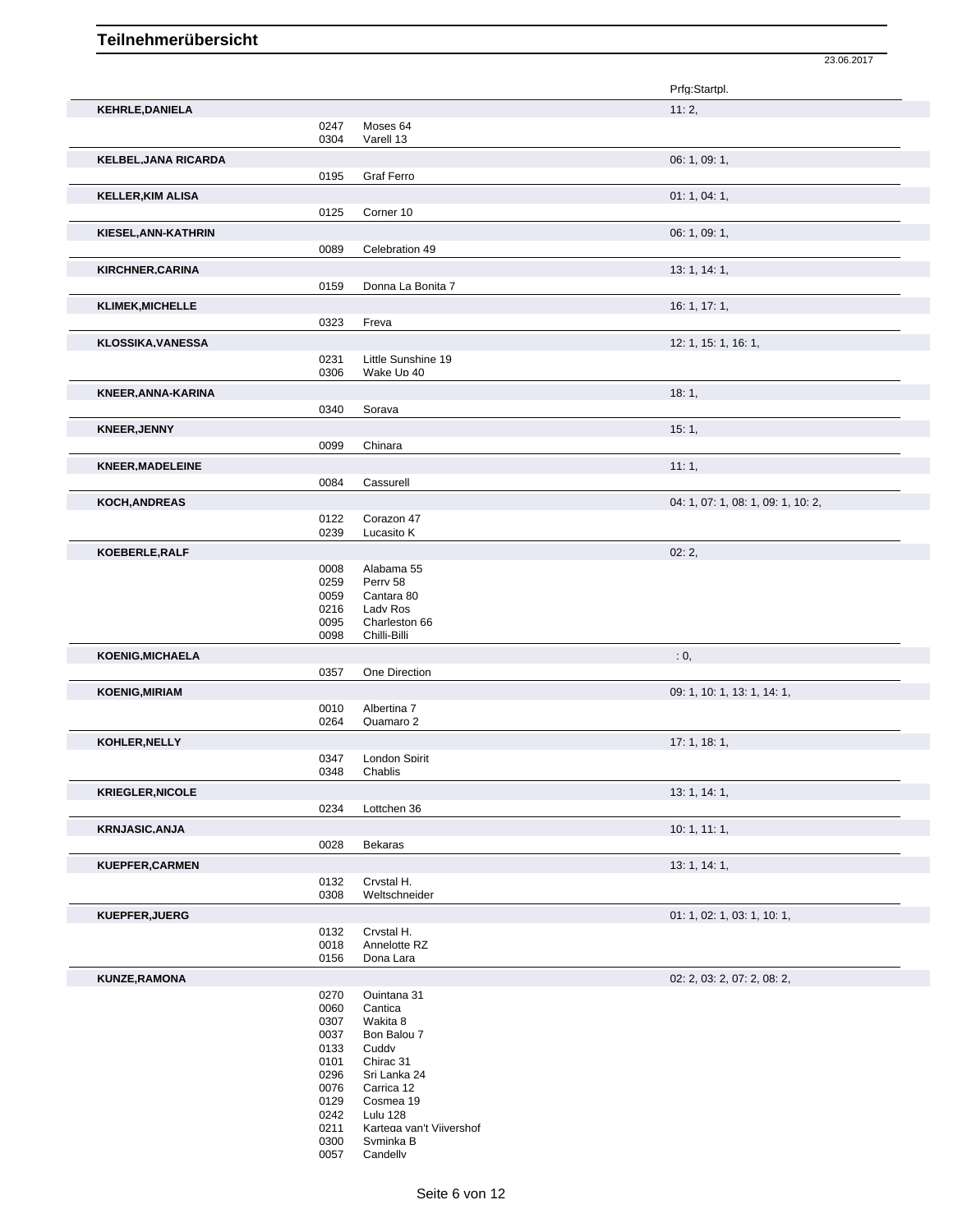|                         |              |                              | 23.06.2017                  |
|-------------------------|--------------|------------------------------|-----------------------------|
|                         |              |                              | Prfg:Startpl.               |
| KUTSCHER, JOHANNA       |              |                              | 19:1,                       |
|                         | 0322         | Fee                          |                             |
| <b>KUTZ,LARA</b>        |              |                              | 12:1,                       |
|                         | 0114         | Collier 5                    |                             |
| <b>LANGENMEIR, LEA</b>  |              |                              | 15:1,                       |
|                         | 0002         | Accorda 2                    |                             |
| <b>LANGER, STEFANIE</b> |              |                              | 16: 1, 17: 1,               |
|                         | 0336         | Rita                         |                             |
| <b>LANGROCK, INGRID</b> |              |                              | 02: 1, 03: 1,               |
|                         | 0305         | Viento 30                    |                             |
|                         | 0081         | Cassiopeia 102               |                             |
|                         | 0207         | Imposante P                  |                             |
| <b>LAUER, NADINE</b>    |              |                              | 07: 1, 08: 1,               |
|                         | 0223         | Leica 67                     |                             |
| LEDER, RAMONA           |              |                              | 02: 1, 03: 1, 04: 1,        |
|                         | 0104         | Claire G                     |                             |
|                         | 0303         | Urmel 124                    |                             |
| LEDER, SABRINA          |              |                              | 16: 1, 17: 1,               |
|                         | 0318         | Claire G                     |                             |
|                         | 0341         | Urmel                        |                             |
| LEICHTLE, FRANZISKA     |              |                              | 14:1,                       |
|                         | 0352         | Graf Jack                    |                             |
| LIEBHABER, ANNIKA       |              |                              | 13: 1, 14: 1,               |
|                         | 0030         | <b>Best Friends Surprise</b> |                             |
|                         |              |                              |                             |
| LOEFFLER,LISA           | 0236         | Lou-Lou 29                   | 05:1,                       |
|                         |              |                              |                             |
| LOHMILLER, CARLOTTA     |              |                              | 15: 1, 16: 1, 17: 1,        |
|                         | 0364         | Cooper                       |                             |
| <b>LOHMILLER, LUISA</b> |              |                              | 15: 1, 16: 1, 17: 1,        |
|                         | 0359         | Jogging-Brots Lela           |                             |
| LORENZ, CLARA           |              |                              | 18:1,                       |
|                         |              |                              |                             |
| LUDWIG, SILKE           |              |                              | 13: 1, 14: 1,               |
|                         | 0183         | Flo de la Chiara             |                             |
| <b>LUIB, VERENA</b>     |              |                              | 05: 1, 06: 1, 09: 2, 10: 2, |
|                         | 0170         | Enick <sub>3</sub>           |                             |
|                         | 0276         | <b>Ria 134</b>               |                             |
| <b>MACK,FABIAN</b>      |              |                              | 09: 1, 11: 1,               |
|                         | 0106         | Clinsland                    |                             |
| <b>MARGRAF,KAYA</b>     |              |                              | 19:1,                       |
|                         | 0333         | Paul                         |                             |
| <b>MAYER, KARIN</b>     |              |                              | 10: 1, 15: 1,               |
|                         | 0313         | Zidane 41                    |                             |
|                         |              |                              |                             |
| <b>MEIER, ANTONIA</b>   |              |                              | 03: 1, 06: 1, 07: 1, 09: 1, |
|                         | 0123<br>0082 | Cordoba 63<br>Cassiopeia I   |                             |
|                         |              |                              |                             |
| MEINERT, ANNA-MARIA     |              |                              | 16: 1, 17: 1,               |
|                         | 0360         | G'Karino                     |                             |
| <b>MERKLE, MELANIE</b>  |              |                              | 10:1,                       |
|                         | 0048         | Calatos Bov                  |                             |
| <b>MERZ, MAXIMILIAN</b> |              |                              | 04: 1, 07: 1,               |
|                         | 0047         | Calando Z                    |                             |
|                         | 0201         | Guinnes 27                   |                             |
| <b>MEYER, MARKUS</b>    |              |                              | 04: 1, 05: 1,               |
|                         | 0083         | Cassis 55                    |                             |
| <b>MEYER, SELINA</b>    |              |                              | 13: 1, 14: 1,               |
|                         | 0206         | Illusion 74                  |                             |
| <b>MILLER, SABRINA</b>  |              |                              | 01: 1, 02: 1,               |
|                         |              | 0235 Lou 71                  |                             |
|                         |              |                              |                             |

0052 Calla 42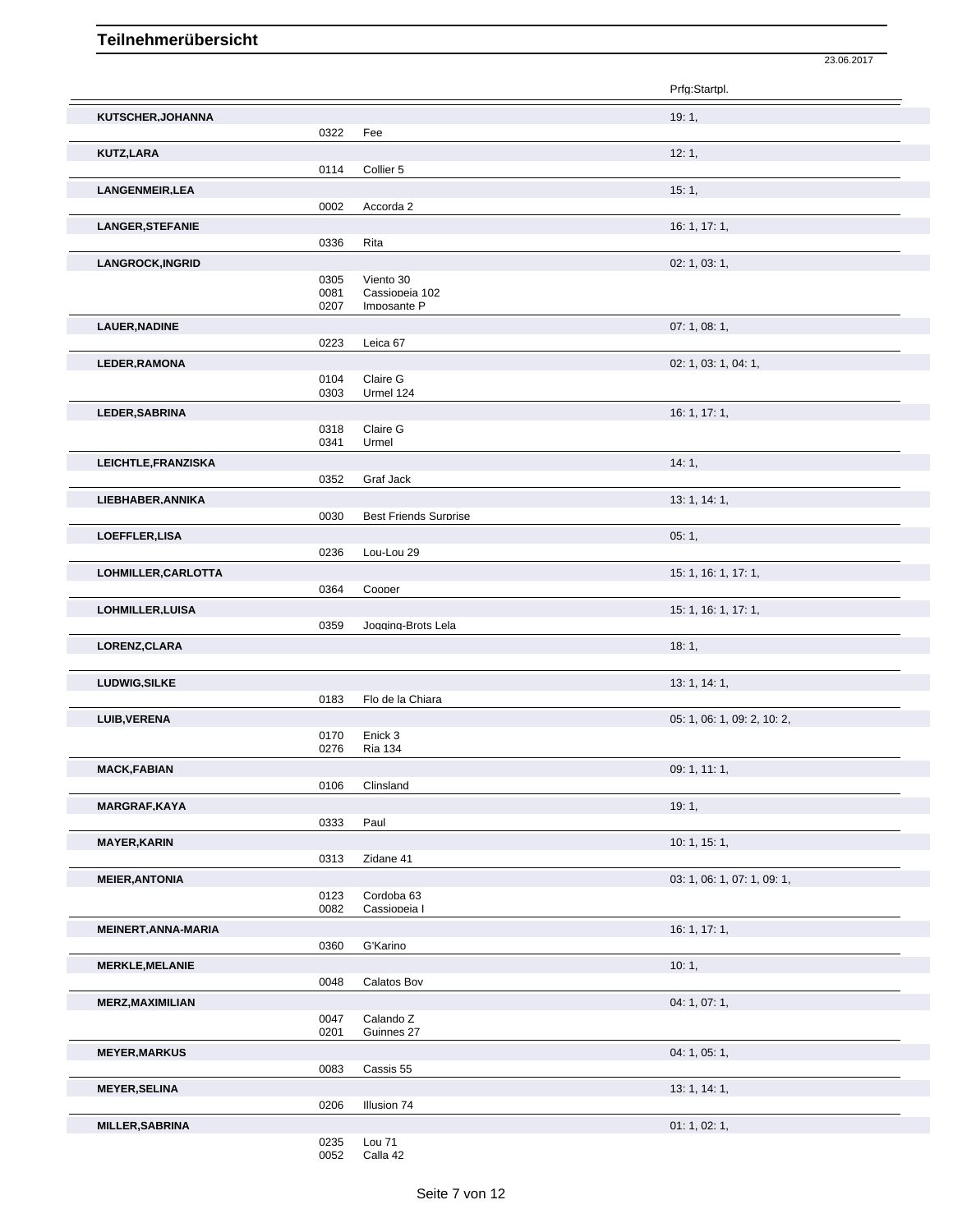|                             |              |                      | Prfg:Startpl.                             |
|-----------------------------|--------------|----------------------|-------------------------------------------|
| <b>MORELLO, EILEEN</b>      |              |                      | 14:1,                                     |
|                             | 0355         | Cassidy 48           |                                           |
| <b>MORITZ,LEA</b>           |              |                      | 14:1, 16:1,                               |
|                             | 0260         | Piro 41              |                                           |
| <b>MOSER,LENA</b>           |              |                      | 18:1,                                     |
|                             | 0324         | Harnas               |                                           |
| <b>MUELLER, FRANZISKA</b>   |              |                      | 03: 1, 04: 1, 05: 1, 09: 1,               |
|                             | 0197         | Graf Lichtenau       |                                           |
|                             |              |                      | 14:1,                                     |
| <b>MUELLER, NATHALIE</b>    | 0145         | Descartes 4          |                                           |
|                             | 0227         | Lilou 5              |                                           |
|                             | 0067         | Carentana 2          |                                           |
|                             | 0015         | Amicell              |                                           |
| <b>MUENZ, MIRA</b>          |              |                      | 18:1, 19:1,                               |
|                             |              |                      |                                           |
| <b>MUENZING, CARINA</b>     |              |                      | 08:1,                                     |
|                             | 0087         | Cathleva             |                                           |
|                             | 0112         | Colegra S            |                                           |
| NEHER, JULIA                |              |                      | 05: 1, 06: 1, 09: 1, 10: 1, 11: 1, 12: 1, |
|                             | 0041         | Brosse Métallique    |                                           |
| NEHMER, KATHARINA           |              |                      | 11: 1, 13: 1,                             |
|                             | 0199         | Gräfin Black Flame   |                                           |
|                             | 0238         | Lubianken            |                                           |
| NEUMANN, JENNIFER           |              |                      | 09: 1, 10: 1, 11: 1,                      |
|                             | 0287         | Shakira 410          |                                           |
| NIEDERSTRASSER, FLORIAN     |              |                      | 04:1, 10:1,                               |
|                             | 0215         | Lacoste 132          |                                           |
| NILLES, ANNA                |              |                      | 15: 1, 16: 1, 17: 1,                      |
|                             | 0306         | Wake Up 40           |                                           |
|                             |              |                      |                                           |
| <b>OESTERLE, ANNA LENA</b>  |              |                      | 16: 1, 17: 1,                             |
|                             | 0178<br>0138 | Fenaro 2<br>Dalia 52 |                                           |
|                             |              |                      |                                           |
| <b>OESTERLE, EMMA MARIE</b> | 0178         | Fenaro 2             | 17:1, 18:1,                               |
|                             | 0138         | Dalia 52             |                                           |
| <b>OSTERMANN, ULRICH</b>    |              |                      | 09: 1, 11: 1,                             |
|                             | 0176         | FBW Caprice          |                                           |
|                             | 0135         | Cvrenaika 18         |                                           |
| OTT, ISABEL                 |              |                      | 06: 1, 11: 1, 14: 1,                      |
|                             | 0274         | Ramira 385           |                                           |
|                             | 0020         | Antonia 164          |                                           |
| PALINKAS, SONJA             |              |                      | 13:1, 14:1,                               |
|                             | 0202         | H.W.'s Francis       |                                           |
|                             |              |                      |                                           |
| PAULE, ALEX                 |              | Apollo de Janeiro    | 01: 1, 02: 1, 03: 1, 04: 1, 08: 1,        |
|                             | 0021<br>0208 | <b>Iventos</b>       |                                           |
|                             | 0255         | Palko 4              |                                           |
| PHILIPP,FELIX               |              |                      | 09:1, 11:1,                               |
|                             | 0244         | Maliapour xx         |                                           |
| PRITZL,LARISSA              |              |                      | 09: 1, 10: 1, 11: 1,                      |
|                             | 0228         | Lisa 1037            |                                           |
|                             |              |                      |                                           |
| RAMMINGER, JANNIK           |              |                      | 09: 1, 11: 1,                             |
|                             | 0134         | Curbv                |                                           |
| <b>RAMMINGER, MELISSA</b>   |              |                      | 03: 1, 04: 1, 05: 1, 06: 1, 10: 1,        |
|                             | 0312         | Zanook               |                                           |
|                             | 0077<br>0134 | Cascado 10<br>Curby  |                                           |
|                             |              |                      |                                           |
| <b>RAMMINGER,TOBIAS</b>     |              |                      | 01: 1, 02: 1, 03: 2, 04: 2, 07: 3, 08: 1, |
|                             | 0103<br>0312 | Cinzano TR<br>Zanook |                                           |
|                             | 0078         | Cassata 2            |                                           |
|                             | 0077         | Cascado 10           |                                           |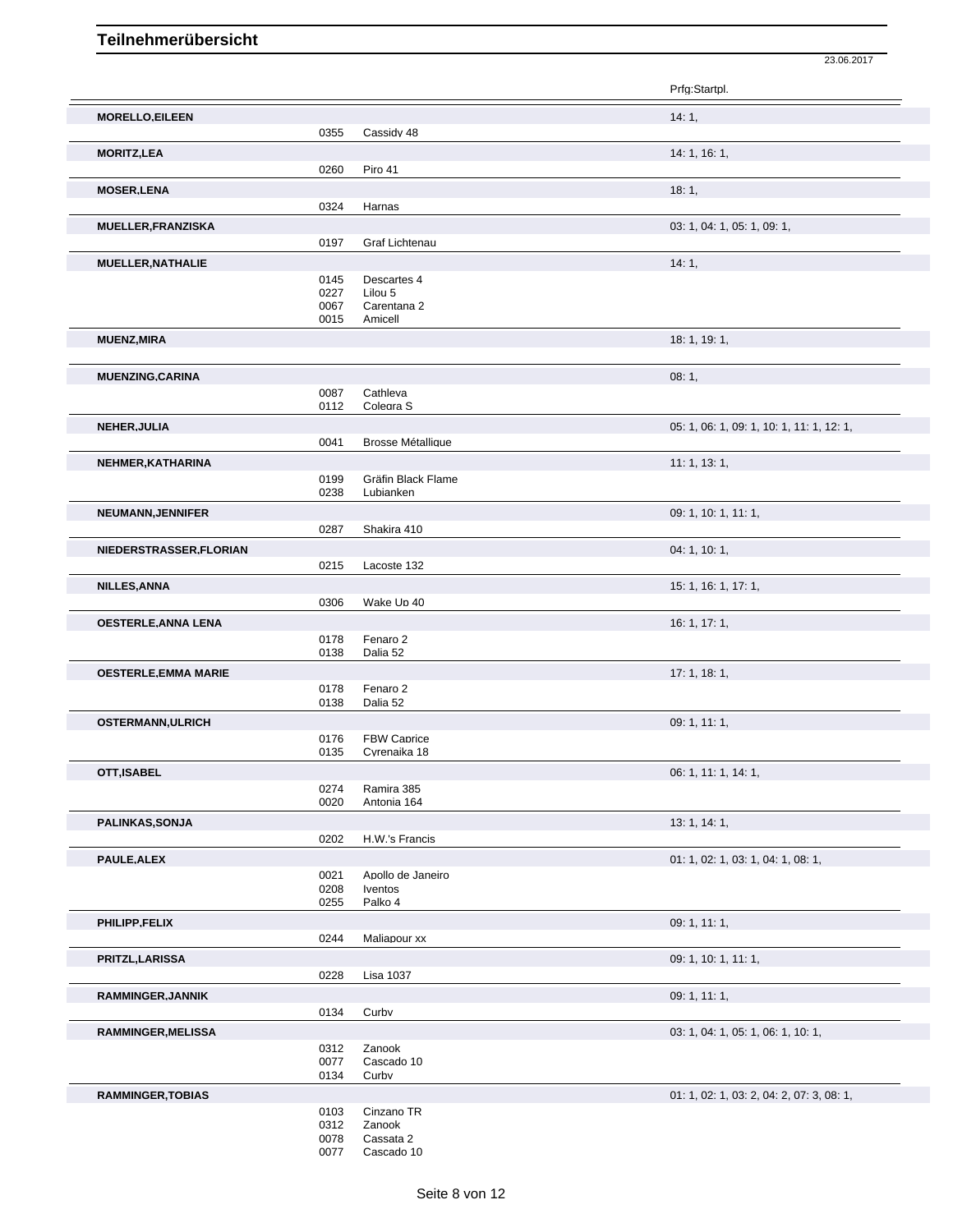|                           |              |                          | Prfg:Startpl.                      |
|---------------------------|--------------|--------------------------|------------------------------------|
|                           | 0134         | Curbv                    |                                    |
|                           | 0100         | Chintano 6               |                                    |
|                           | 0124         | Cornelius 48             |                                    |
|                           | 0136         | Czera                    |                                    |
| <b>RAPP, BRENDA LEE</b>   |              |                          | 11:1, 14:1,                        |
|                           |              |                          |                                    |
|                           | 0040         | Brentino 2               |                                    |
| RAUSCHMAIER, JESSICA      |              |                          | 12:1,                              |
|                           | 0100         | Chintano 6               |                                    |
| <b>REISCH,LOUISA</b>      |              |                          | 14: 2, 16: 2,                      |
|                           |              |                          |                                    |
|                           | 0090         | Celine 157               |                                    |
|                           | 0009         | Alassia 13               |                                    |
|                           | 0151         | Diego 431                |                                    |
| <b>RENK, ASTRID</b>       |              |                          | 02: 1, 13: 1,                      |
|                           | 0093         | Chapeau Claque 41        |                                    |
|                           |              |                          |                                    |
| <b>RENNER, LAURIN</b>     |              |                          | 15:1,                              |
|                           | 0321         | Curbv                    |                                    |
| RENZ, TINA-ELISABETH      |              |                          | 09:2,                              |
|                           | 0142         | Davtona 44               |                                    |
|                           | 0027         | Baghira 88               |                                    |
|                           | 0011         | Alexa 398                |                                    |
|                           |              |                          |                                    |
| RICHTHAMMER, HANNA        |              |                          | 15:1,                              |
|                           | 0160         | Donnetv                  |                                    |
| RIEGG, CARINA             |              |                          | 13: 2, 14: 2,                      |
|                           |              |                          |                                    |
|                           | 0213<br>0261 | L'Avalanche<br>Polaroraf |                                    |
|                           |              |                          |                                    |
| RIEK, LISA-SARINA         |              |                          | 09: 1, 10: 1, 11: 1,               |
|                           | 0128         | Corrado 128              |                                    |
|                           |              |                          |                                    |
| ROESSLER, YVONNE          |              |                          | 14:1,                              |
|                           | 0179         | Figos                    |                                    |
| <b>RUESS, CHRISTINA</b>   |              |                          | 14: 1, 16: 1, 17: 1,               |
|                           | 0155         | Dona Aspasia             |                                    |
|                           |              |                          |                                    |
| RUPP, ANN-KATRIN          |              |                          | 02: 1, 03: 1, 08: 2,               |
|                           | 0171         | Evi 31                   |                                    |
|                           | 0240         | Lucino 32                |                                    |
|                           | 0110         | Colandro SW              |                                    |
|                           | 0094         | Charito 3                |                                    |
|                           | 0190         | Gamin van't Naastveldhof |                                    |
|                           | 0250         | Nonstop's Lady Million   |                                    |
|                           | 0204         | Hilton G                 |                                    |
|                           | 0300         | Svminka B                |                                    |
|                           | 0251         | Nordic <sub>6</sub>      |                                    |
|                           | 0173         | Falco van't Zorgvliet    |                                    |
| RUPPERT, STEFANIE         |              |                          | 09: 1, 11: 1,                      |
|                           | 0080         | Cassilina                |                                    |
|                           |              |                          |                                    |
| <b>SCHAEFER, ROBIN</b>    |              |                          | 05: 1, 06: 1, 09: 1,               |
|                           | 0311         | Wvomina Ladv             |                                    |
| <b>SCHAEFER, STEFAN</b>   |              |                          | 07: 1, 08: 1,                      |
|                           |              | Chi Chi 8                |                                    |
|                           | 0097         |                          |                                    |
|                           | 0230         | Little Ladv 245          |                                    |
| <b>SCHAENZLE, KIRA</b>    |              |                          | 18:1,                              |
|                           | 0335         | Prinz Poldi              |                                    |
|                           |              |                          |                                    |
| <b>SCHARPF, STEFANIE</b>  |              |                          | 02: 1, 05: 2, 06: 1,               |
|                           | 0022         | Ashanti 108              |                                    |
|                           | 0286         | Scooby Doo 37            |                                    |
|                           | 0106         | Clinsland                |                                    |
|                           | 0050         | Call me Jack             |                                    |
|                           | 0266         | Queen Anne's Lace        |                                    |
| <b>SCHEDEL, TERESA</b>    |              |                          | 01: 1, 02: 1, 03: 2, 04: 2, 05: 1, |
|                           | 0191         | Geronimo 521             |                                    |
|                           | 0109         | Coiak 7                  |                                    |
|                           |              |                          |                                    |
| <b>SCHERER, ALEXANDRA</b> |              |                          | 13:1,                              |
|                           | 0166         | Dustin Tvme              |                                    |
|                           |              |                          |                                    |
| <b>SCHIRMER, ANDREA</b>   |              |                          | 15:1,                              |
|                           | 0316         | <b>Chambertins Girl</b>  |                                    |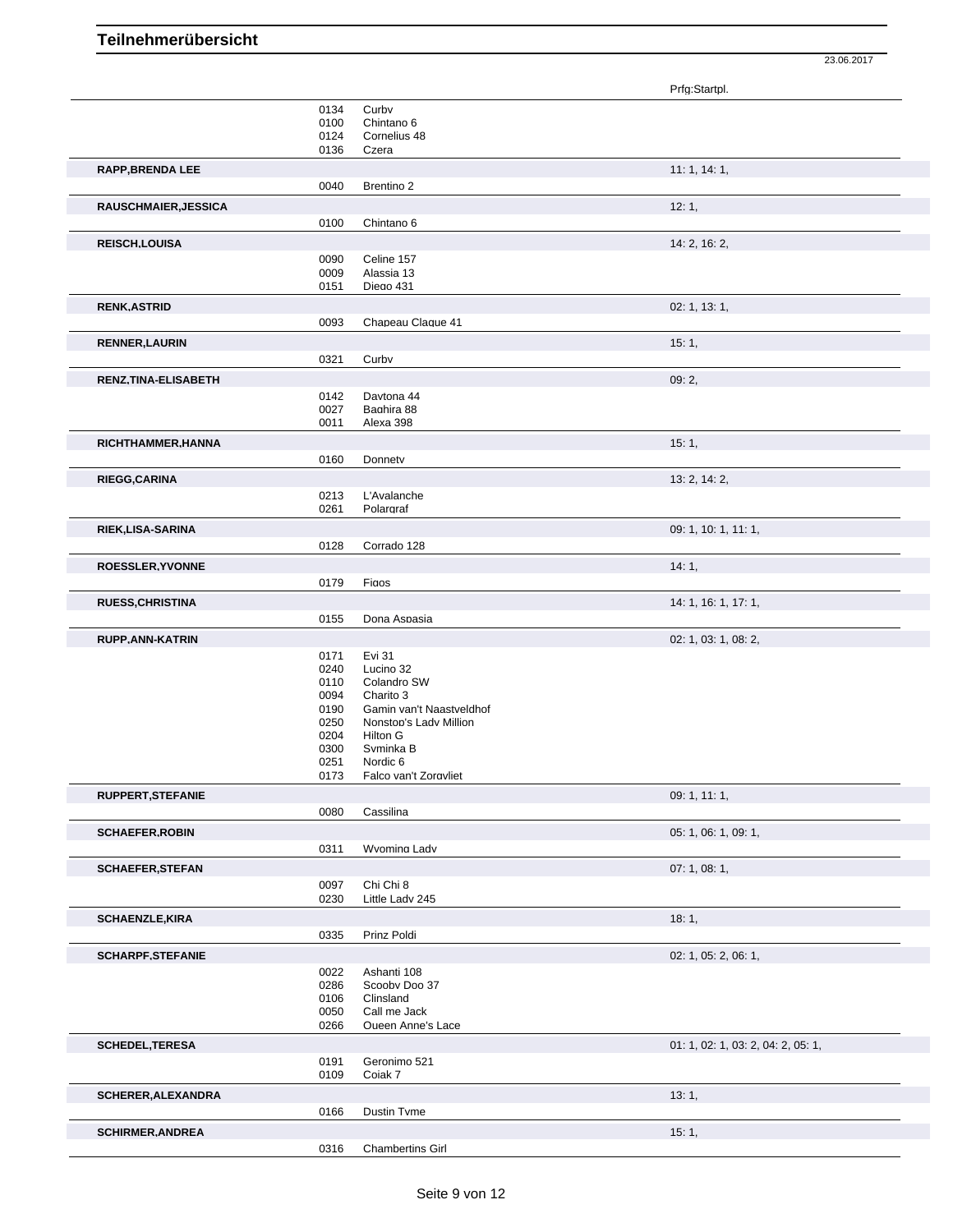|                             |              |                          | 23.06.2017                         |
|-----------------------------|--------------|--------------------------|------------------------------------|
|                             |              |                          | Prfg:Startpl.                      |
| <b>SCHIRMER, KRISTINA</b>   |              |                          | 16: 1, 17: 1,                      |
|                             | 0344         | Marv Lou                 |                                    |
|                             |              |                          | 13: 1, 14: 1,                      |
| SCHLUMPBERGER, SABRINA      |              |                          |                                    |
|                             | 0188         | Gaetano 29               |                                    |
| SCHLUMPBERGER, VANESSA      |              |                          | 14:1, 15:1,                        |
|                             | 0118         | Concitta 2               |                                    |
| <b>SCHMIDT, HELMUT</b>      |              |                          | 14:1,                              |
|                             | 0273         | Ramira 371               |                                    |
| <b>SCHMIDT, NINA</b>        |              |                          | 13:1, 14:1,                        |
|                             | 0164         | Duffy Do                 |                                    |
|                             |              |                          |                                    |
| <b>SCHOEN, BIRGIT</b>       | 0139         | Dancing Delava           | 13:1, 14:1,                        |
|                             |              |                          |                                    |
| <b>SCHOENSEE,LEA</b>        |              |                          | 09: 1, 11: 1, 12: 1,               |
|                             | 0121         | Conte de Revel           |                                    |
| <b>SCHRADE, NICOLE ANNA</b> |              |                          | 06: 1, 09: 1, 10: 1, 11: 1, 12: 1, |
|                             | 0289         | Shila F                  |                                    |
|                             | 0299         | Sultan 583               |                                    |
| <b>SCHUHWERK, ALISIA</b>    |              |                          | 16: 1, 17: 1,                      |
|                             | 0324         | Harnas                   |                                    |
| <b>SCHWAB, RAMONA</b>       |              |                          | 09: 1, 11: 1, 19: 1,               |
|                             | 0148         | Diablo 117               |                                    |
|                             | 0309         | Wheemhoeve's Mandro      |                                    |
|                             |              |                          |                                    |
| <b>SELIGER, ANNE</b>        |              |                          | 14:1,                              |
|                             | 0232         | Loki Lump 2              |                                    |
| SIMNACHER, JULIA            |              |                          | 09: 1, 10: 1, 11: 1, 14: 1,        |
|                             | 0161         | Dorina 856               |                                    |
|                             | 0306         | Wake Up 40               |                                    |
|                             | 0149<br>0152 | Diabolito 4<br>Dinara 74 |                                    |
|                             |              |                          |                                    |
| SING, SOPHIA-MAGDALENA      |              |                          | 06: 1, 09: 1, 10: 1,               |
|                             | 0053         | Calvin F                 |                                    |
| <b>SPAETH,LEON</b>          |              |                          | 15:1, 18:1,                        |
|                             |              |                          |                                    |
| <b>SPAETH,LISA</b>          |              |                          | 18:1,                              |
|                             |              |                          |                                    |
| <b>SPEH, ANNA LISA</b>      |              |                          | 16: 1, 17: 1,                      |
|                             | 0353         | Capitano 87              |                                    |
|                             |              |                          |                                    |
| SPRINGER, FRANZISKA         |              |                          | 05: 1, 10: 2,                      |
|                             | 0269         | Qui Libertino            |                                    |
|                             | 0177         | Felino Flv               |                                    |
| <b>STAHL, MADELEINE</b>     |              |                          | 13:1, 14:1,                        |
|                             | 0279         | Rubinio 62               |                                    |
| STARK, NATALIE              |              |                          | 11: 1, 12: 1,                      |
|                             | 0286         | Scooby Doo 37            |                                    |
| STARTZ, LUISA               |              |                          | 15:1, 17:1,                        |
|                             |              | Avalo                    |                                    |
|                             | 0349         |                          |                                    |
| STEPAN, NATALIE             |              |                          | 05: 1, 06: 1, 09: 1, 10: 1,        |
|                             | 0217         | Lana Noisette            |                                    |
| <b>STEPPICH,CAROLIN</b>     |              |                          | 03: 1, 09: 1, 10: 1,               |
|                             | 0052         | Calla 42                 |                                    |
| STOCKBURGER, TANJA          |              |                          | 08:1,                              |
|                             | 0194         | Gladstone 87             |                                    |
|                             |              |                          |                                    |
| <b>STRAHBERGER, CARMEN</b>  |              |                          | 13:1, 14:1,                        |
|                             | 0062         | Capital Gold             |                                    |
| <b>STROHM, EMMI</b>         |              |                          | 18:1,                              |
|                             | 0324         | Harnas                   |                                    |
| <b>STROHM, JENNIFER</b>     |              |                          |                                    |
|                             |              |                          |                                    |
|                             | 0297         | Straciatella 2           | 02: 1, 03: 1, 08: 1,               |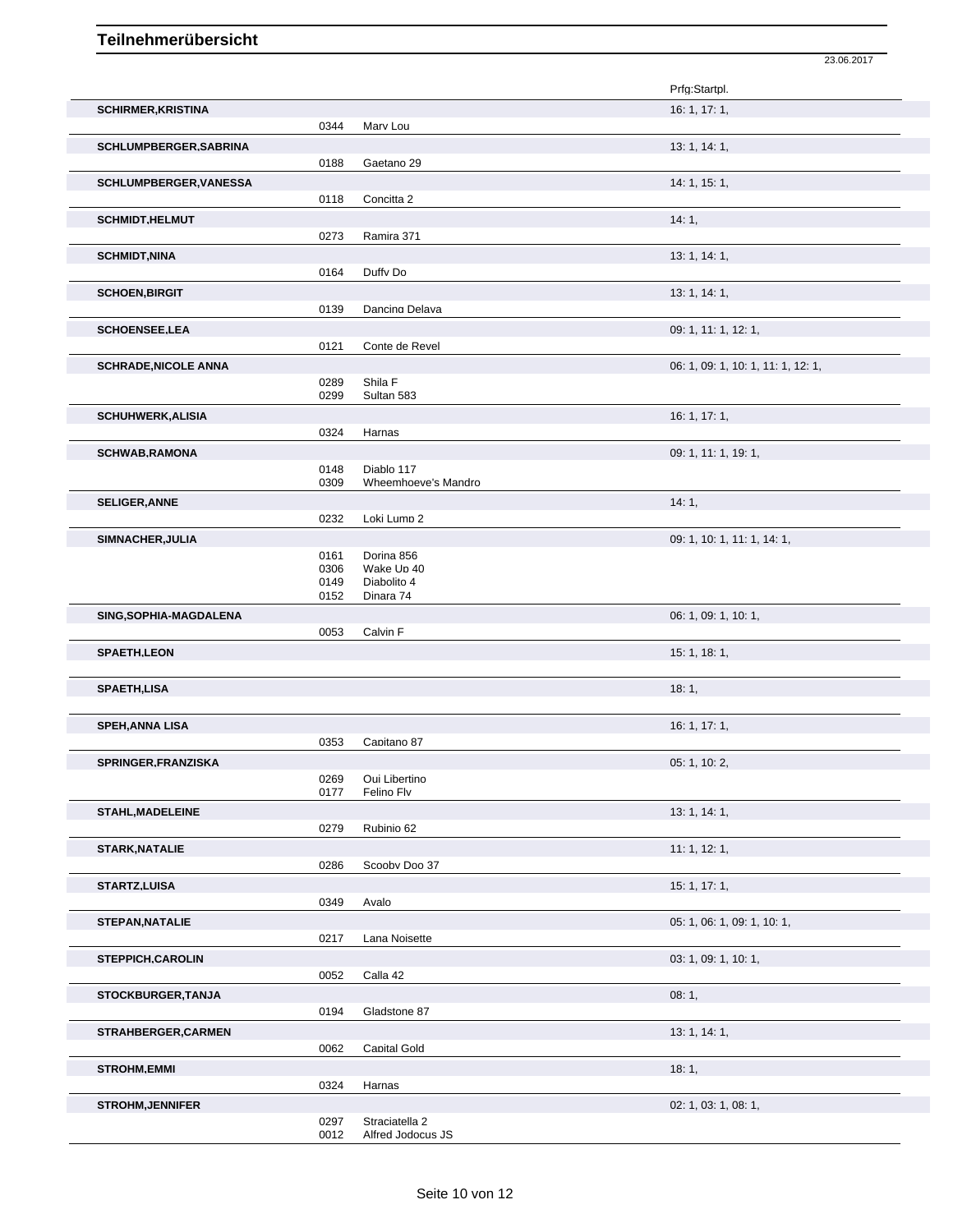|                                  |              |                                | 23.06.2017                         |
|----------------------------------|--------------|--------------------------------|------------------------------------|
|                                  |              |                                | Prfg:Startpl.                      |
|                                  |              |                                |                                    |
| <b>STUTZMILLER, DOROTHEE</b>     |              |                                | 13:1,                              |
|                                  | 0186         | Fürst Hohenlohe                |                                    |
| <b>TANNHEIMER, ZOE MADELEINE</b> |              |                                | 19:1,                              |
|                                  | 0314         | Apollo                         |                                    |
| <b>TEUTSCH, JOHANNA</b>          |              |                                | 17:1,                              |
|                                  | 0345         | London Spirit                  |                                    |
|                                  | 0346         | Sandokan                       |                                    |
|                                  | 0150         | Diabolo Suerte                 |                                    |
| THIEDE, MATTHIAS                 |              |                                | 05: 1, 10: 1,                      |
|                                  | 0284         | Samira 402                     |                                    |
| TIEFENBACHER, MICHAELA           |              |                                | 13: 1, 14: 1,                      |
|                                  | 0278         | Riva 92                        |                                    |
|                                  | 0038         | <b>Bonitus</b>                 |                                    |
| <b>TITZE, ANJA</b>               |              |                                | 14:1,                              |
|                                  | 0189         | Galant 333                     |                                    |
|                                  |              |                                |                                    |
| <b>TOPP, KATHARINA</b>           |              |                                | 16: 1, 17: 1,                      |
|                                  | 0356         | Simba 179                      |                                    |
| <b>TUBACH, NATALIE</b>           |              |                                | 09: 1, 11: 1, 12: 1,               |
|                                  | 0056         | Candela WR                     |                                    |
| <b>UNSELD, AXEL</b>              |              |                                | 01: 1, 02: 1,                      |
|                                  | 0005         | Agamemnon 57                   |                                    |
|                                  |              |                                |                                    |
| <b>UNSELD, LINA</b>              |              |                                | 19:1,                              |
|                                  | 0327         | Jurv                           |                                    |
| <b>URBAN, MORITZ</b>             |              |                                | 16: 1, 17: 1,                      |
|                                  | 0361         | Strativari                     |                                    |
| <b>VOIGT, ANNA CHARLOTTE</b>     |              |                                | 16: 1, 17: 1,                      |
|                                  | 0329         | Maver's Martin                 |                                    |
| <b>VOITL, ELMAR</b>              |              |                                | 03: 1, 04: 1,                      |
|                                  | 0271         | Quirin 26                      |                                    |
|                                  |              |                                |                                    |
| <b>WAGNER,LENA</b>               |              |                                | 17: 1, 18: 1,                      |
|                                  | 0262<br>0248 | Prada 30<br>Never aive up 3    |                                    |
|                                  |              |                                |                                    |
| <b>WALL, OLIVER</b>              |              |                                | 04: 1, 05: 1, 08: 1,               |
|                                  | 0168<br>0061 | Elton John 12<br>Cantoo Quip   |                                    |
|                                  | 0275         | Raschid 31                     |                                    |
|                                  |              |                                |                                    |
| <b>WALL, WOLFGANG</b>            |              |                                | 01: 1, 02: 1,                      |
|                                  | 0168<br>0061 | Elton John 12<br>Cantoo Quip   |                                    |
|                                  | 0275         | Raschid 31                     |                                    |
| <b>WEISSER, MONIKA</b>           |              |                                |                                    |
|                                  | 0280         | S-Mexx                         | 06: 1, 09: 1, 10: 1, 13: 1,        |
|                                  | 0146         | Desenzano 3                    |                                    |
|                                  |              |                                |                                    |
| <b>WERNER, JESSICA</b>           |              |                                | 06: 1, 09: 1, 10: 1, 13: 1,        |
|                                  | 0144         | Delwyn 2                       |                                    |
| <b>WESTHAUSER, ISABELLE</b>      |              |                                | 05: 1, 10: 1,                      |
|                                  | 0105         | Clara 98                       |                                    |
|                                  | 0058<br>0004 | Candv's Girl<br>Adagio 106     |                                    |
|                                  |              |                                |                                    |
| <b>WIEDMANN, JACQUELINE</b>      |              |                                | 13:1,                              |
|                                  | 0283         | Samira 360                     |                                    |
| <b>WIEDMANN, MELINA</b>          |              |                                | 19:1,                              |
|                                  | 0334         | Pedro                          |                                    |
| <b>WIEST, SABRINA</b>            |              |                                | 01: 2, 02: 2, 03: 2, 04: 1, 07: 1, |
|                                  | 0032         | Body for Life B                |                                    |
|                                  | 0185         | For the Body B                 |                                    |
|                                  | 0071         | Carlo B 3                      |                                    |
|                                  | 0034         | Bodvcool B                     |                                    |
|                                  | 0257         | Penelope B                     |                                    |
|                                  | 0115         | Con Air B 2                    |                                    |
|                                  | 0033<br>0036 | Body of Steel B<br>Bodvwhite B |                                    |
|                                  |              |                                |                                    |

Bodyscanner B